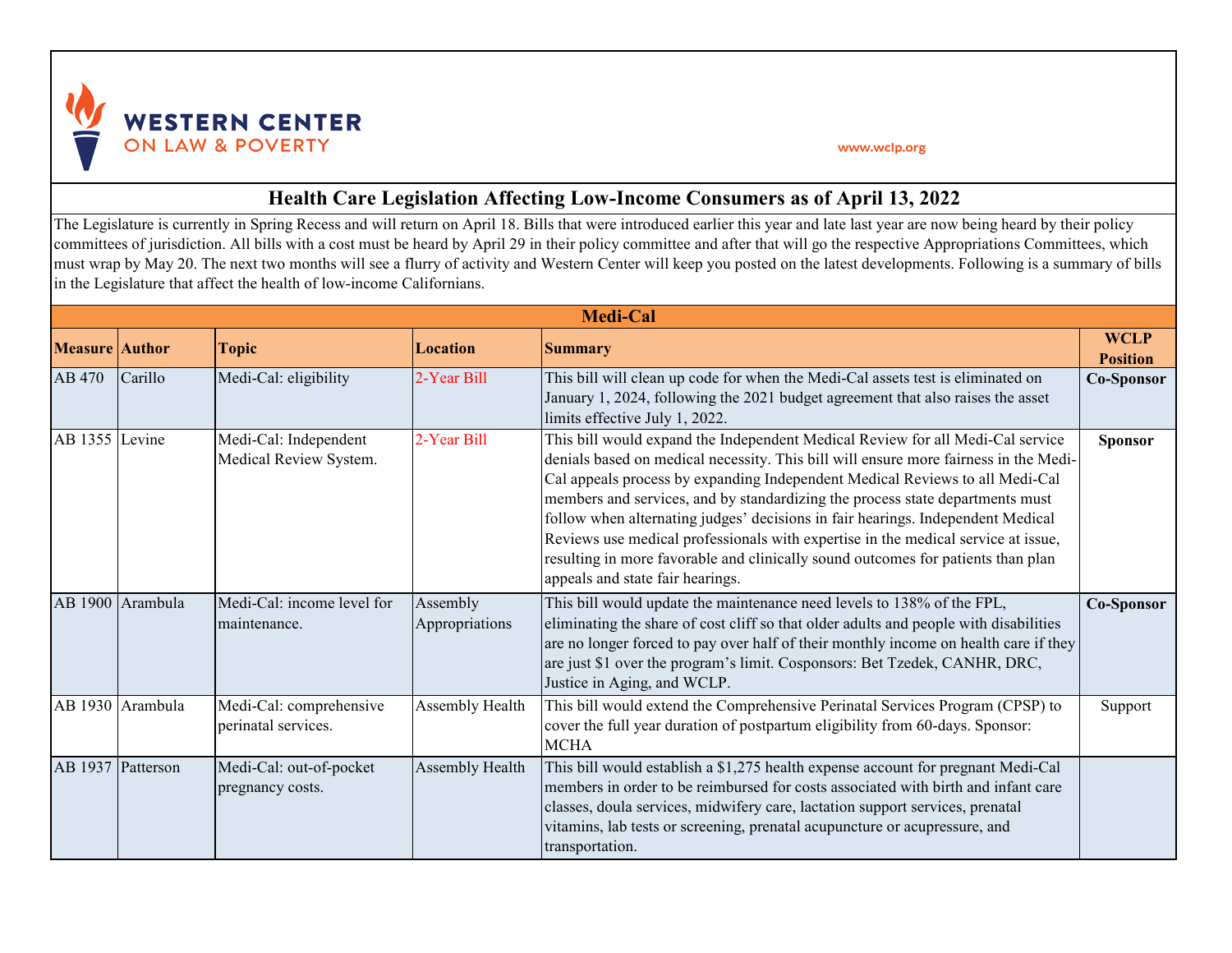|  | Health Care Legislation Affecting Low-Income Consumers as of April 13, 2022 |  |
|--|-----------------------------------------------------------------------------|--|
|--|-----------------------------------------------------------------------------|--|

|                       |                  |                                                                        |                            | $\mu$ reature are legislation Affecting Low-income Consumers as 01 April 15, 2022                                                                                                                                                                                                                                                                                         |                                |
|-----------------------|------------------|------------------------------------------------------------------------|----------------------------|---------------------------------------------------------------------------------------------------------------------------------------------------------------------------------------------------------------------------------------------------------------------------------------------------------------------------------------------------------------------------|--------------------------------|
|                       | AB 1995 Arambula | Medi-Cal: premiums,<br>contributions, and<br>copayments.               | Assembly<br>Appropriations | This bill would eliminate monthly Medi-Cal premiums and copayments.<br>Cosponsors: Children Now and WCLP.                                                                                                                                                                                                                                                                 | Co-Sponsor                     |
| AB 2262               | Calderon         | In-home supportive services:<br>needs assessment.                      | Assembly<br>Appropriations | This bill would eliminate the authority of the county to extend the annual<br>assessment for IHSS beyond 12 months and, instead, establish an alternative<br>annual reassessment process for recipients with stable needs.                                                                                                                                                |                                |
| AB 2402 Rubio,        | Blanca           | Medi-Cal: continuous<br>eligibility.                                   | Assembly<br>Appropriations | To prevent gaps and disruptions in early childhood preventive care, this bill would<br>extend continuous Medi-Cal coverage from birth up to age 5 without requiring<br>annual renewals.                                                                                                                                                                                   | Support                        |
| AB 2659 Patterson     |                  | Medi-Cal managed care:<br>midwifery services.                          | Assembly Health            | This bill would require a Medi-Cal managed care plan to have within its provider<br>network at least one licensed midwife or certified-nurse midwife within each<br>county where the Medi-Cal managed care plan provides services to Medi-Cal<br>beneficiaries.                                                                                                           |                                |
|                       | AB 2680 Arambula | Medi-Cal: Community<br>Health Navigator Program.                       | Assembly Health            | This bill would require DHCS to create the Community Health Navigator Program<br>to make direct grants to qualified community-based organizations to conduct<br>targeted outreach, enrollment, retention, and access activities for Medi-Cal-eligible<br>individuals and families.                                                                                        | Support                        |
| AB 2697               | Aguiar-Curry     | Medi-Cal: community health<br>workers and promotores.                  | Assembly Health            | This bill would codify the Department of Health Care Services' proposal to make<br>Community Health Worker/Promotores a Medi-Cal benefit.                                                                                                                                                                                                                                 | Support                        |
| AB 2727               | Wood             | Medi-Cal: eligibility.                                                 | Assembly Floor             | This bill would update the legislative purpose and intent for the Medi-Cal program.                                                                                                                                                                                                                                                                                       | Support                        |
| AB 2823               | Levine           | Medi-Cal: home upkeep<br>allowance.                                    | Assembly<br>Appropriations | This bill will help low-income persons living in a long-term care facility return<br>home by raising the home upkeep allowance.                                                                                                                                                                                                                                           | Support                        |
| SB 987                | Portantino       | California Cancer Care<br>Equity Act.                                  | Senate Health              | This bill would require Medi-Cal plans to contract with at least one NCI-<br>Designated Comprehensive Cancer Center.                                                                                                                                                                                                                                                      | Support                        |
| SB 1019               | Gonzalez         | Medi-Cal managed care<br>plans: mental health benefits. Appropriations | Senate                     | The bill would require Medi-Cal to provide enrollees with information on their<br>mental health benefits, right to timely access to care, and linguistically-relevant<br>resources on how to navigate health care plans; while collecting direct patient<br>experiences to inform the state on how to close racial disparities in mental health.<br><b>Sponsor: CPEHN</b> | Support                        |
| SB 1089               | Wilk             | Medi-Cal: eyeglasses: Prison Senate Public<br>Industry Authority.      | Safety                     | This bill would, for purposes of Medi-Cal reimbursement, authorize an optometrist<br>to purchase eyeglasses from a private entity, as an alternative to a purchase of<br>eyeglasses from the Prison Industry Authority. Sponsor: CA Optometric<br>Association                                                                                                             |                                |
|                       |                  |                                                                        |                            | <b>Disparities Reduction</b>                                                                                                                                                                                                                                                                                                                                              |                                |
| <b>Measure</b> Author |                  | <b>Topic</b>                                                           | <b>Location</b>            | <b>Summary</b>                                                                                                                                                                                                                                                                                                                                                            | <b>WCLP</b><br><b>Position</b> |
| AB 2521               | Santiago         | Transgender, Gender<br>Nonconforming, or Intersex<br>Fund.             | Assembly<br>Appropriations | This bill would require the DPH Office of Health Equity to establish a community<br>advisory committee for the purpose of providing recommendations to the office on<br>which organizations and entities to select for funding and amount for the<br>Transgender Wellness and Equity Fund.                                                                                | Support                        |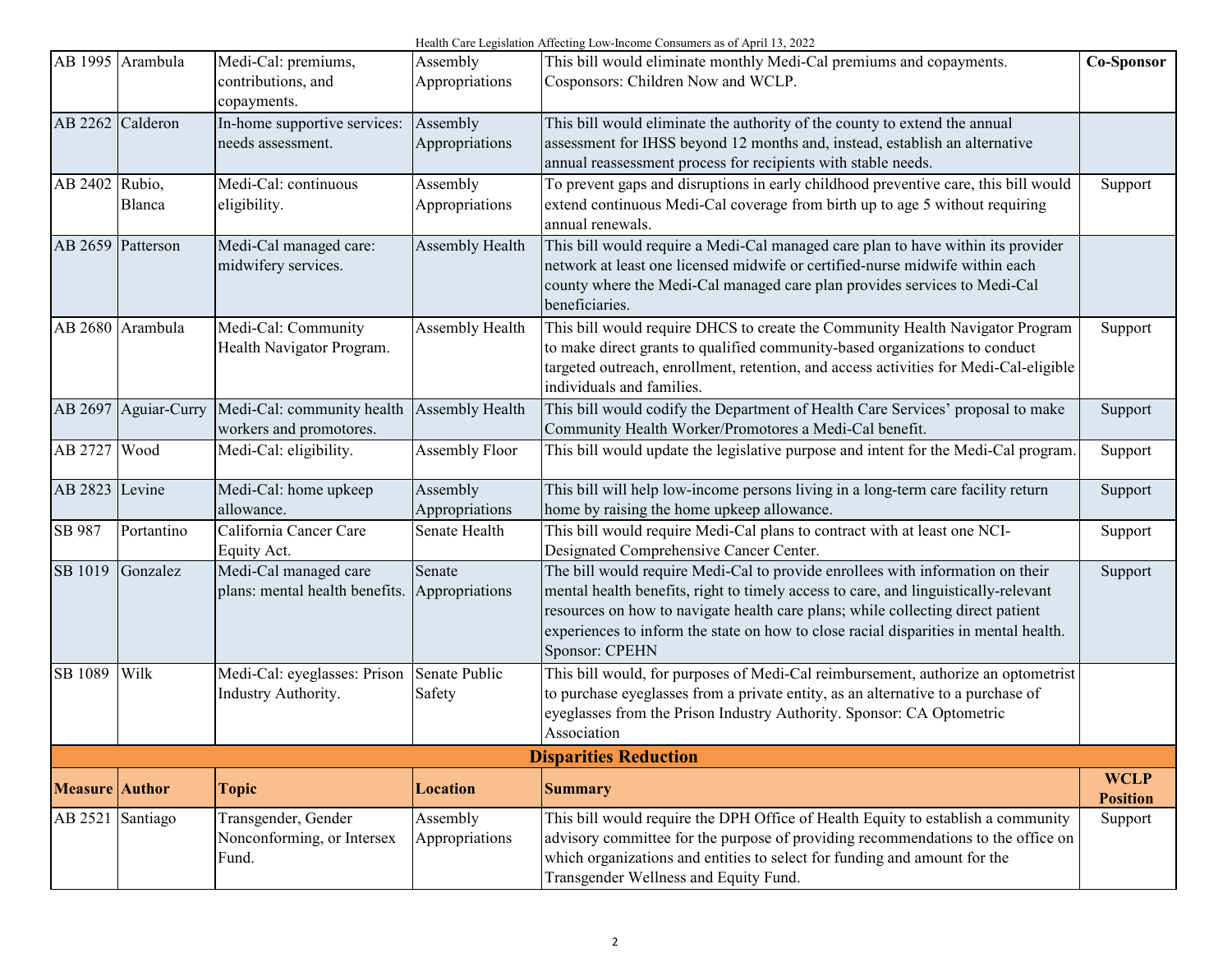| SB 558                | Caballero | Farmworker Disaster Relief       | 2-Year Bill      | This bill would convene the Farmworker Disaster Relief Planning Taskforce with         | Support           |
|-----------------------|-----------|----------------------------------|------------------|----------------------------------------------------------------------------------------|-------------------|
|                       |           | Planning Task Force.             |                  | state and farmworker community advocacy representatives to examine the needs of        |                   |
|                       |           |                                  |                  | farmworkers, their families and communities on equitable access to health care,        |                   |
|                       |           |                                  |                  | safety net services, protections and other social and economic relief during           |                   |
|                       |           |                                  |                  |                                                                                        |                   |
|                       |           |                                  |                  | pandemics and disasters.                                                               |                   |
| SB 923                | Wiener    | Gender-affirming care.           | Senate           | This bill would improve access to gender affirming care for transgender, gender        | Co-Sponsor        |
|                       |           |                                  | Appropriations   | diverse, and intersex (TGI) people by requiring health plans to make available and     |                   |
|                       |           |                                  |                  | update a list of providers who provide gender affirming services and require the       |                   |
|                       |           |                                  |                  |                                                                                        |                   |
|                       |           |                                  |                  | Health and Human Services Agency to convene a workgroup to develop quality             |                   |
|                       |           |                                  |                  | standards for patient experience to measure cultural competency for TGI patients.      |                   |
|                       |           |                                  |                  | <b>Health Coverage</b>                                                                 |                   |
| <b>Measure Author</b> |           | <b>Topic</b>                     | <b>Location</b>  | <b>Summary</b>                                                                         | <b>WCLP</b>       |
|                       |           |                                  |                  |                                                                                        | <b>Position</b>   |
| AB 1878               | Wood      | California Health Benefit        | Assembly         | This bill (identical to SB 944 (Pan)) would implement health care affordability        | Support           |
|                       |           | Exchange: affordability          | Appropriations   | assistance through Covered California.                                                 |                   |
|                       |           | assistance.                      |                  |                                                                                        |                   |
| SB 644                |           |                                  |                  |                                                                                        |                   |
|                       | Leyva     | Health care coverage             | 2-Year Bill      | Requires EDD to share information with Covered California for outreach to              | <b>Co-Sponsor</b> |
|                       |           | outreach.                        |                  | persons applying for or losing unemployment benefits to enroll them in Covered         |                   |
|                       |           |                                  |                  | CA or Medi-Cal.                                                                        |                   |
| SB 944                | Pan       | California Health Benefit        | Senate           | This bill (identical to AB 1878(Wood)) would implement health care affordability       | Support           |
|                       |           | Exchange: affordability          | Appropriations   | assistance through Covered California.                                                 |                   |
|                       |           | assistance.                      |                  |                                                                                        |                   |
| SB 967                | Hertzberg | Health care coverage: tax        | Senate Goverance | This bill would add a checkmark on state tax forms for people to indicate if they      | Support           |
|                       |           |                                  | $&$ Finance      |                                                                                        |                   |
|                       |           | returns: information sharing     |                  | are interested in receiving information about low-cost health care coverage options.   |                   |
|                       |           | authorization and outreach.      |                  |                                                                                        |                   |
|                       |           |                                  |                  | <b>Other</b>                                                                           |                   |
|                       |           |                                  |                  |                                                                                        | <b>WCLP</b>       |
| <b>Measure Author</b> |           | <b>Topic</b>                     | <b>Location</b>  | <b>Summary</b>                                                                         | <b>Position</b>   |
| AB 1130 Wood          |           | California Health Care           | Senate Health    | This bill would establish the Office of Health Care Affordability to analyze the       | Support           |
|                       |           | Quality and Affordability        |                  | health care market for cost trends, develop data-informed policies for lowering        |                   |
|                       |           | Act.                             |                  | health care costs, set and enforce cost targets, and create a state strategy for       |                   |
|                       |           |                                  |                  |                                                                                        |                   |
| AB 1996 Cooley        |           | State government:                | Assembly         | This bill would require each state agency to, on or before January 1, 2026, review     | Oppose            |
|                       |           | administrative regulations:      | Appropriations   | that agency's regulations, identify any regulations that are duplicative, overlapping, |                   |
|                       |           | review.                          |                  | inconsistent, or out of date, to revise those identified regulations, as provided, and |                   |
|                       |           |                                  |                  | report to the Legislature and Governor. The bill would repeal these provisions on      |                   |
|                       |           |                                  |                  | January 1, 2027.                                                                       |                   |
|                       |           |                                  |                  |                                                                                        |                   |
| AB 2080 Wood          |           | <b>Health Care Consolidation</b> | Assembly Health  | This bill would strengthen and extend the oversight of the California Attorney         | Support           |
|                       |           | and Contracting Fairness Act     |                  | General and Department of Managed Health Care on health care mergers,                  |                   |
|                       |           | of 2022.                         |                  | acquisitions and other transactions, and also prohibit certain anti-competitive        |                   |
|                       |           |                                  |                  | contracting clauses.                                                                   |                   |